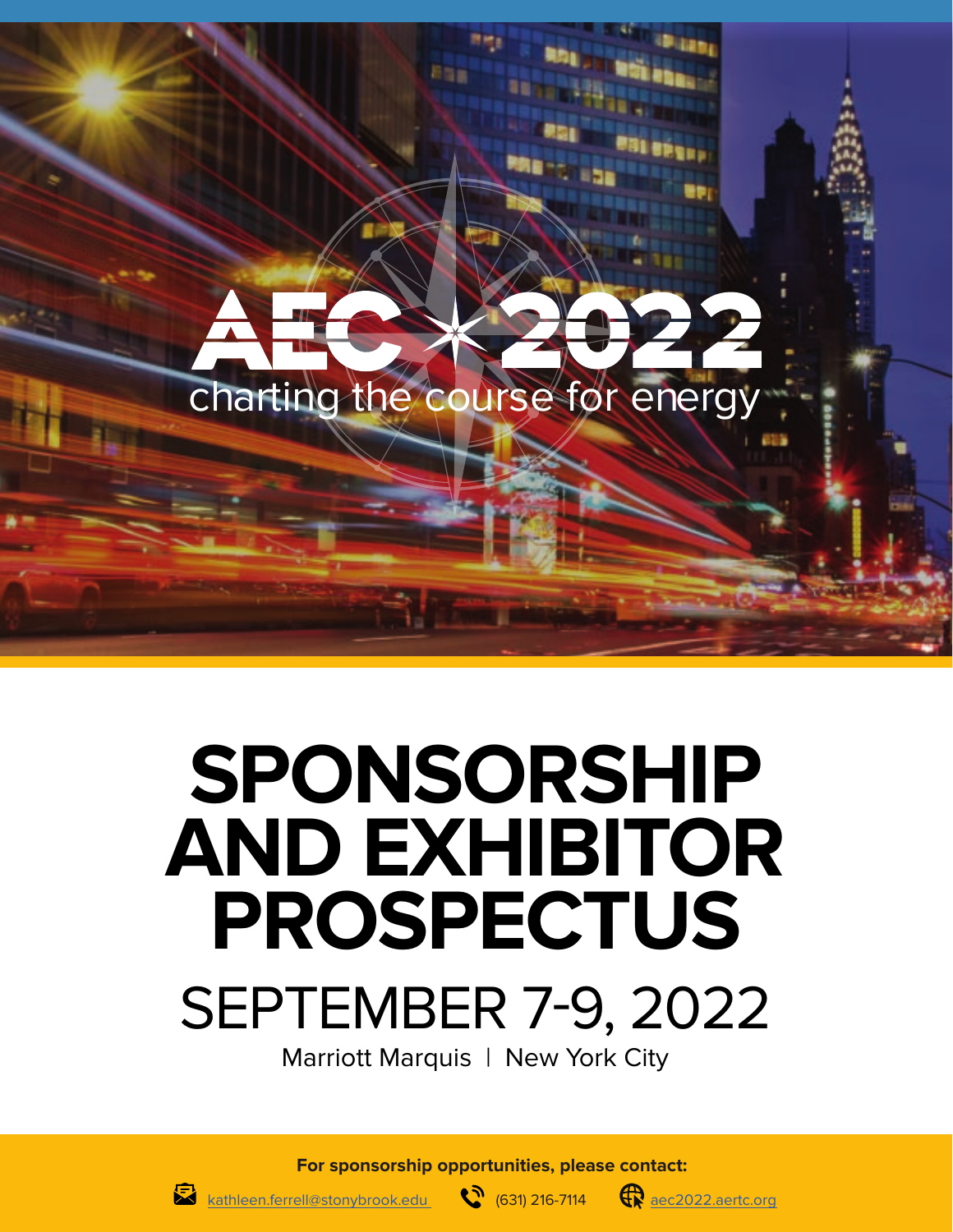# EC X 2022 charting the course for energy

## **SPONSOR** AEC 2022 AND LEAD THE ENERGY TRANSFORMATION

Sponsor AEC 2022, our 12th Advanced Energy Conference series, and be a leader of the energy industry transformation. Our theme is charting the course for energy, as we map our path to a future energy portfolio by exploring technology innovations, key policy changes, new business models and more.

## **BENEFITS** OF SPONSORSHIP

• Brand exposure and visibility among energy leaders and industry professionals from across the globe

• Premier exhibit space

• Tailored engagement opportunities

- Media exposure spanning traditional media outlets and social channels
- Prominent visibility of organization logo in conference materials and marketing
	- Full-access passes to conference sessions and/or exhibit hall
	- Recognition in opening remarks and/or conference program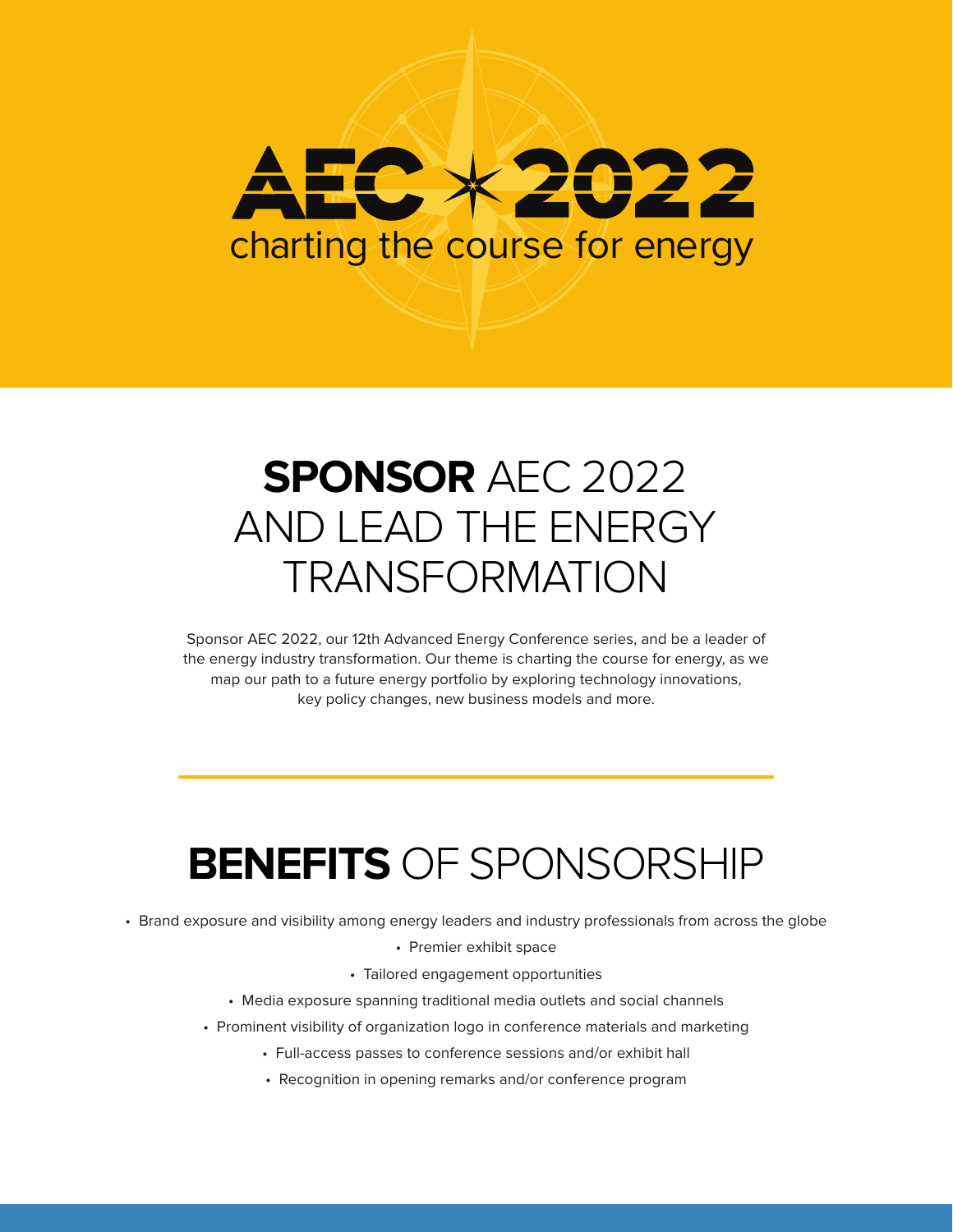# **SELECT** A LEVEL OF SPONSORSHIP

### **PLATINUM** – \$70,000

### **Passes**

- 12 VIP Full Two-Day Conference Passes
- 10 VIP Sponsor's Show Floor Passes
- 4 VIP Exhibit Full Attendee Passes
- Host meetings in the breakout rooms during the first day of the conference
- Reserved VIP table for 10 during lunch

### **Business Development/Exhibition**

- Recognition of sponsorship in opening remarks welcome letter and on all AEC signage
- 20-foot-wide booth exhibit and placement of two promotional items (furnished by sponsor) in attendee tote bag

### **GOLD** – \$30,000

### **Passes**

- 8 VIP Full Two-Day Conference Passes
- 10 VIP Sponsor's Show Floor Passes
- 2 VIP Exhibit Full Attendee Passes
- Host meetings/roundtables on the first day
- Reserved VIP table for 10 during lunch

### **Business Development/Exhibition**

- Recognition of sponsorship in welcome letter and on all AEC signage
- 10-foot-wide booth exhibit and placement of one promotional item (furnished by sponsor) in attendee tote bag

### **SILVER** – \$20,000

### **Passes**

- 5 VIP Full Two-Day Conference Passes
- 10 VIP Sponsor's Show Floor Passes
- 2 VIP Exhibit Full Attendee Passes
- Reserved VIP table for five during lunch

### **Business Development/Exhibition**

- Recognition of company sponsorship on signage
- 10-foot-wide booth exhibit

### **Brand Exposure**

- Logo placement and brand presence featured in conference program and on signage, banners and conference website
- Welcome from sponsor representative in the program and 150-word company profile and logo featured in the program and on the website

### **Media**

• Preferential press conference positioning and mention of sponsorship in press releases and social media

### **Brand Exposure**

- Logo placement and brand presence featured in the program and on signage, banners and website
- 120-word company profile and logo featured in the conference program and on the website

### **Media**

• Mention of sponsorship in press releases and social media

### **Brand Exposure**

• Logo placement in program, signage and conference website with 75-word company profile

### **Media**

• Social media exposure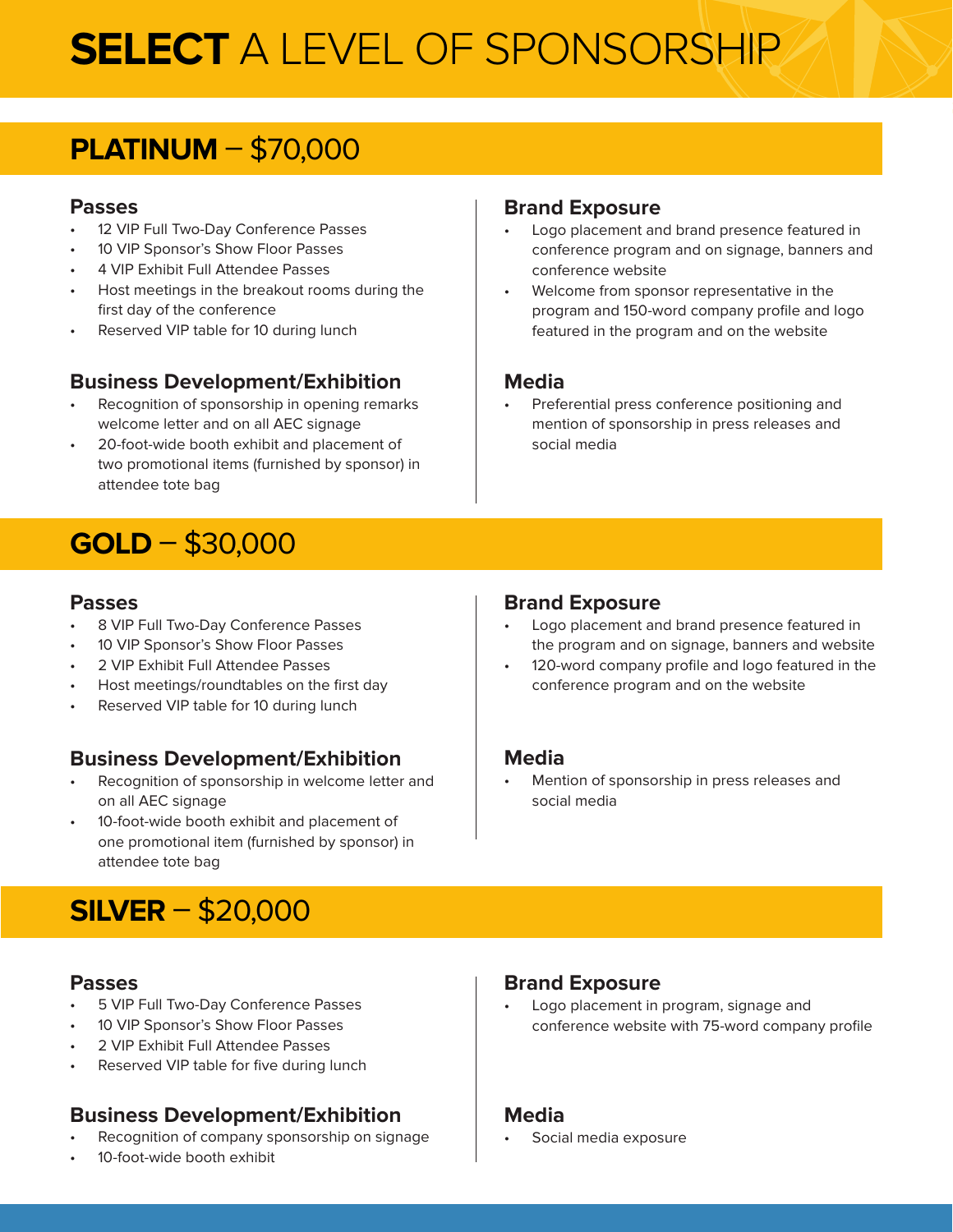### **GREEN** – \$12,500

#### **Passes**

- 3 VIP Full Two-Day Conference Passes
- 5 VIP Sponsor's Show Floor Passes
- 2 VIP Exhibit Full Attendee Passes

### **Business Development/Exhibition**

- Recognition of company sponsorship on signage
- 10-foot-wide booth exhibit

#### **Brand Exposure**

• Logo placement in program, signage and conference website with 50-word company profile

### **SUPPORTER/EXHIBITOR** – \$10,000

#### **Passes**

- 2 VIP Full Two-Day Conference Passes
- 3 VIP Sponsor's Show Floor Passes
- 2 VIP Exhibit Full Attendee Passes

#### **Business Development/Exhibition**

- Recognition of company sponsorship on signage
- 10-foot-wide booth exhibit

#### **Brand Exposure**

• Logo placement in program, signage and conference website with 50-word company profile

### **CO-SPONSOR/EXHIBITOR** – \$5,500

#### **Passes**

- 1 VIP Full Two-Day Conference Passes
- 2 VIP Exhibit Full Attendee Passes

### **Business Development/Exhibition**

- Recognition of company sponsorship on signage
- 10-foot-wide booth exhibit

#### **Brand Exposure**

• Logo placement in exhibitor guide, signage and conference website with 50-word company profile